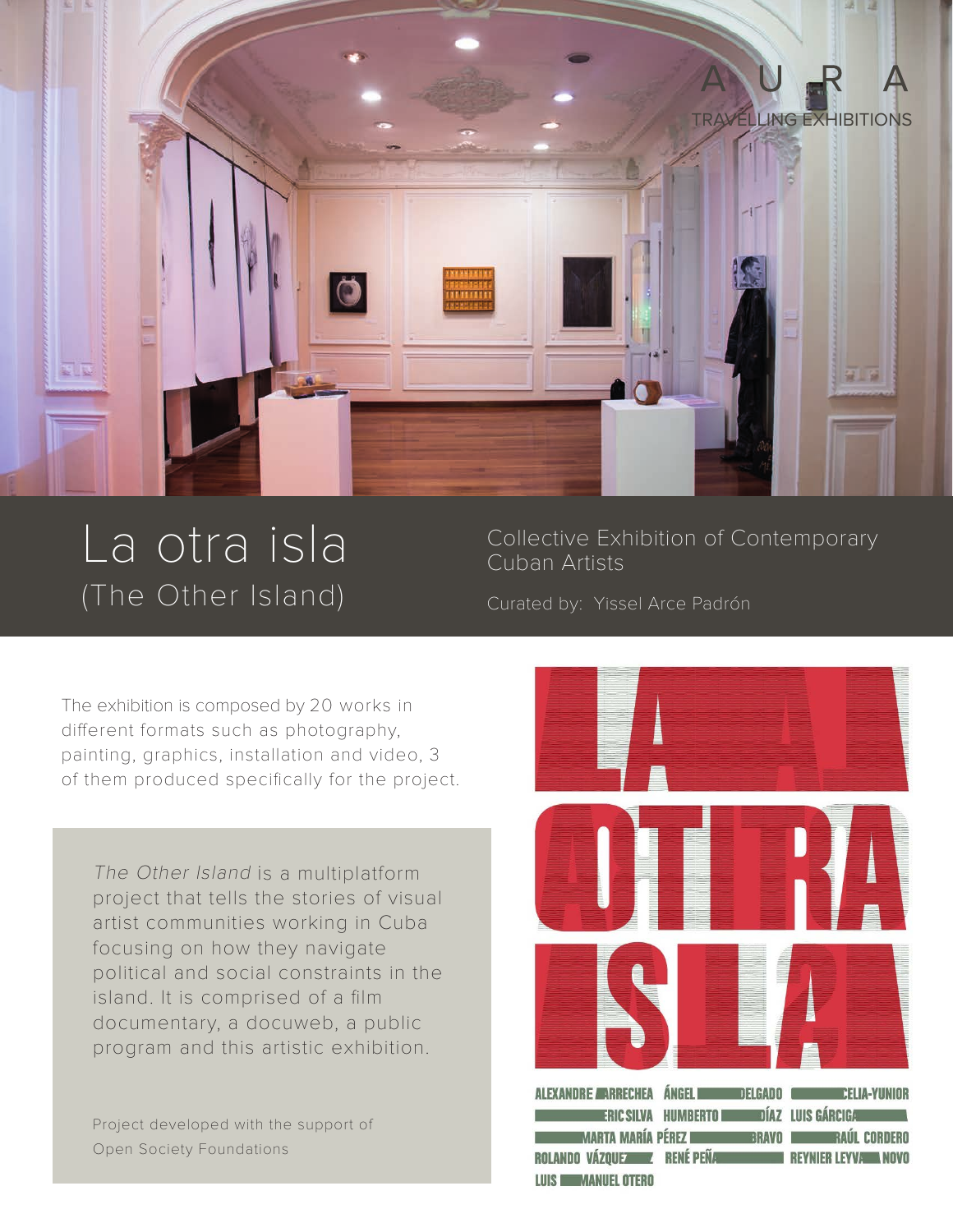

The exhibition was part of a series of cultural and academic activities around the 60th anniversary of the Cuban Revolution. It brings together artists based in Cuba and in the diaspora in a space for horizontal discussion.

Rolando Vázquez Ángel Delgado Marta María Pérez Alexandre Arrechea Celia-Yunior Luis Gárciga Raúl Cordero Reynier Leyva Novo René Peña Humberto Díaz Luis Manuel Otero Eric Silva